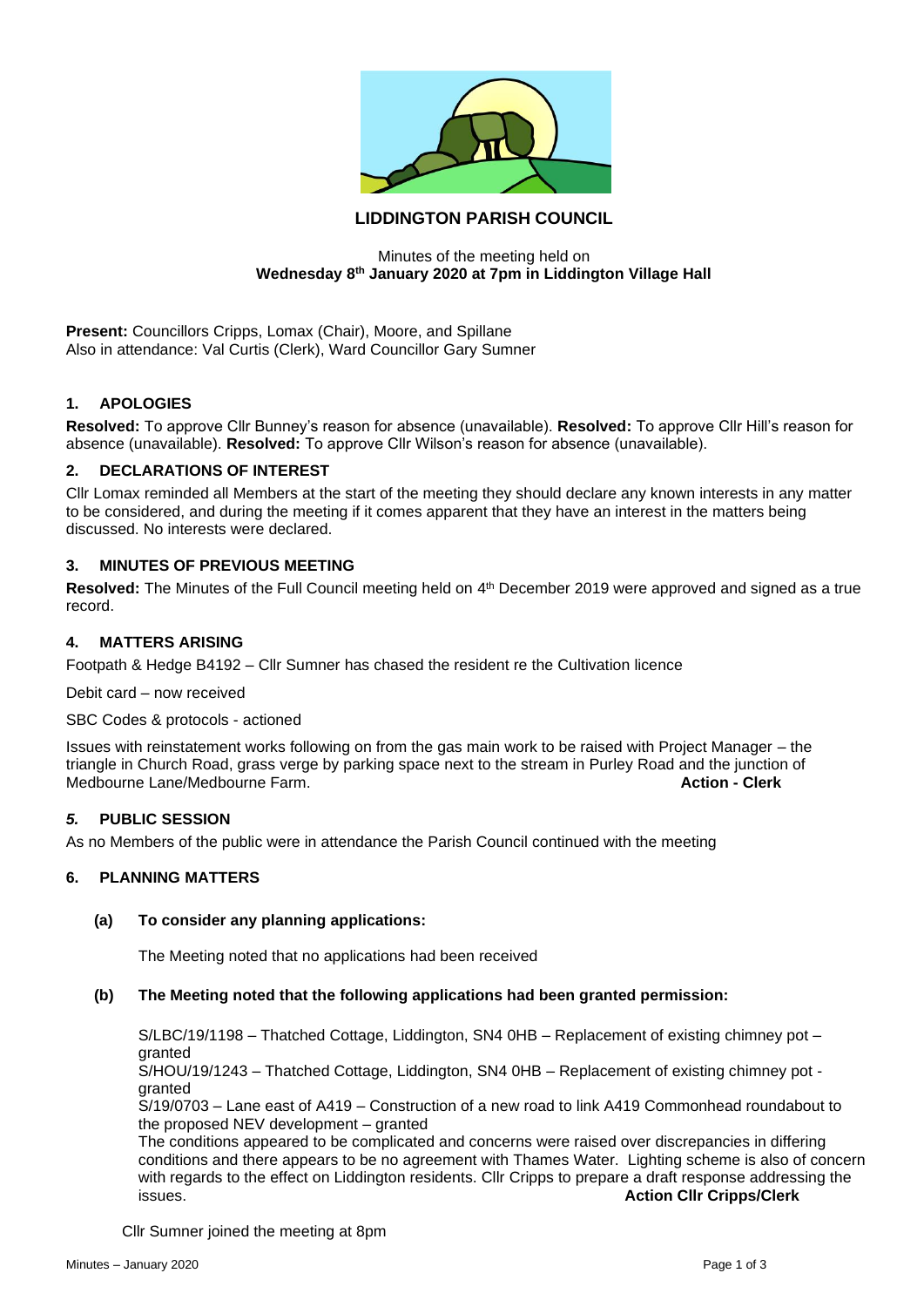# **7. WARD COUNCILLOR REPORT**

Local Plan Review – Consultation period ends  $31<sup>st</sup>$  January 2020

Inlands Farm – no new information submitted as yet. Extension of time until the end of February

Wales & west Utilities – works ongoing. Road closures and plan of works can be viewed on <https://www.ridgewayvillages.co.uk/news/>

Highways – crossing point and road marking on B4192 not being progressed in current programme, Both items remain on the list for future consideration.

Cllr Sumner left the meeting at 8.25pm

# **8. FINANCE**

Due to insufficient signatories present, the Clerk was given permission to countersign all payments

- (a) **Resolved:** Cllr Moore proposed t**o** approve payment of the following invoices. Cllr Lomax seconded the proposal which was unanimously agreed.
	- The Play Inspection Company Annual Inspection £78.00
	- Members expenses Unlimited webhosting £4.19
	- Clerks Remuneration October, November & December 2019 £594.00
	- Clerks administration payment October, November, December 2019 £43.75
	- Chairs Allowance £75.00
	- Wanborough PCC Lyden Magazine (Clerk's copy) £10.00
	- (b) **Resolved:** Cllr Moore proposed to approve payment of the following Direct Debit. Cllr Lomax seconded the proposal which was unanimously agreed.
		- ICO Annual registration fee £35.00
	- **(c) Resolved:** Cllr Spillane proposed to approve payment of the following Standing Orders**.** Cllr Cripps seconded the proposal which was unanimously agreed.
		- Adams & Watt Annual grass cutting contract January instalment £478.65
		- Friends of Ridgeway Annual subscription £15.00
	- **(d) Resolved:** Cllr Spillane proposed to approve payment of the following recurring payment. Cllr Cripps seconded the proposal which was unanimously agreed.
		- Unlimited webhosting (18/01/2020 17/02/2020) £4.19
	- **(e) To receive the monthly accounts reconciliation –** The Meeting agreed that the accounts were in good order
	- **(f) To receive Q3 Budget Monitoring**

To review and approve Q3 budget monitoring - The meeting agreed that the budget was on track

(g) **To agree annual budget and precept for 2020/21 -** To continue to maintain the level of service provided Cllr Lomax proposed that an increase in the precept was necessary. Cllr Moore seconded the proposal which was unanimously agreed.

**Resolved:** that the precept be set at £13,517.00, which together with the Council Tax support grant of £455 will make a total income for 2020-21 of £13,972.00

# **9. VILLAGE MATTERS**

- (a) The purchase and installation of a new noticeboard board
	- The meeting agreed that there was two options to consider continue to use current noticeboard and make more use of the one in Spinney Close or purchase a larger board for Parish Council business and Village matters. The decision to be made at the February meeting.
- (b) Parking issues at the Village Hall An issue with parking had arisen in December due to a carol concert, tango event and a football match on the same day. Research needs to be carried out to see if there is an opportunity to increase the area available for parking.
- (c) VE Day celebrations

The Village Hall Committee Chair had approached Cllr Lomax to consider holding a joint event to celebrate VE Day on 8<sup>th</sup> May. A question to be put to residents via the Lyden Magazine article asking for suggestions regarding the type of event. **Action - Clerk**

# **10. ANNUAL PLAY EQUIPMENT INSPECTION REPORT**

Two items had been identified that needed attention; the condition of the benches as they are rotten and one of the posts for the gate has rusted resulting in holes that could cause injury. Cllr Cripps suggested that signs be put on the benches saying 'Do not use' until such time as they could be removed and refurbished. **Action – Cllr Cripps** Cllr Lomax believed that the posts could be attended to on site, the rust removed and painted

**Action – Cllr Lomax**

The Play Inspection Company had also suggested that the gate be padlocked to restrict the opportunity for unwelcome vehicles to access the site. Cllr Cripps proposed that a coded padlock be purchased and installed.